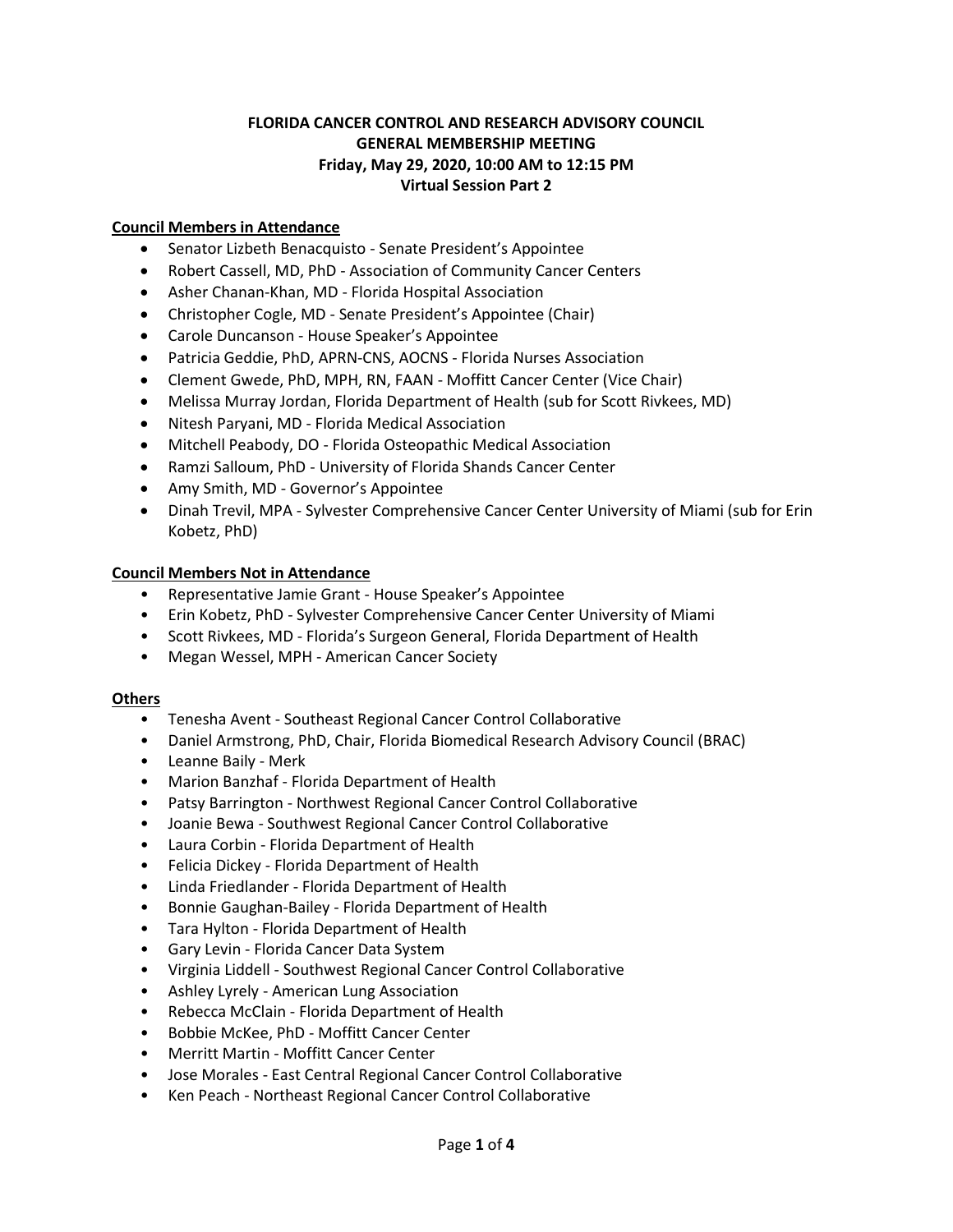- Lindsey Redding North Central Regional Cancer Control Collaborative
- Gregg Smith Florida Department of Health
- Thomas Stringer, MD Florida Prostate Cancer Advisory Council (PCAC)
- Susan Vadaparampil, PhD Moffitt Cancer Center
- Josephine Visser East Central Regional Cancer Control Collaborative
- Jamie Wilson, DBA Moffitt Cancer Center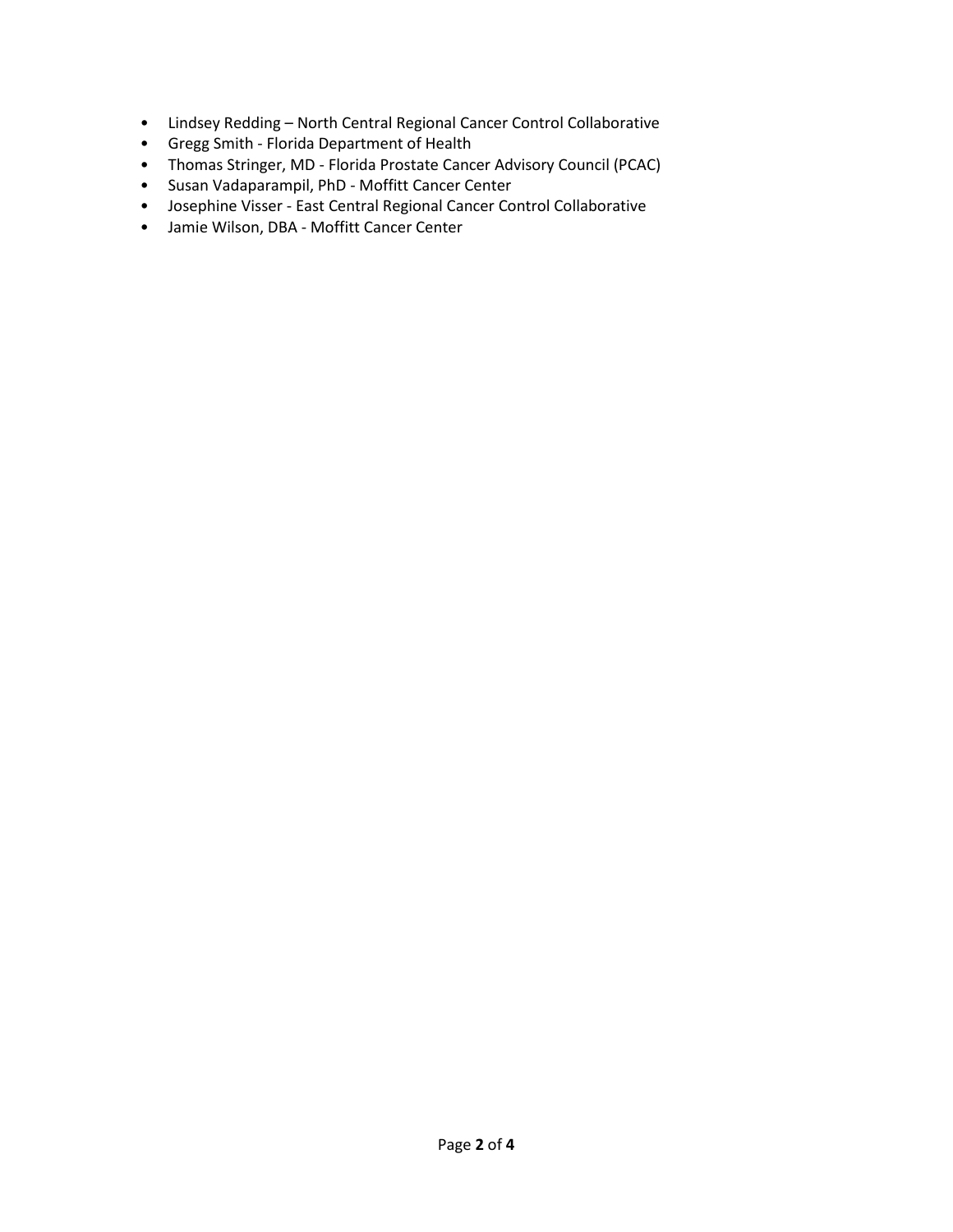### **Welcome**

Dr. Chris Cogle began by welcoming members and guests, taking a moment to reaffirm the Council's mission to advise the state on ways to reduce cancer burden, and reviewing the day's agenda.

### **State Cancer Plan Implementation Discussion, Part 2**

Dr. Cogle began the discussion of selecting 2020-2025 Florida Cancer Plan priorities to work on collectively by reviewing the summary of high priority goals and objectives that stakeholders shared at the CCRAB meeting on April 17, 2020, and the guidance/criteria for selecting objectives.

The most frequently talked about items were HPV and cervical cancer, tobacco, obesity, colorectal cancer screening, lung cancer screening, and survivorship. Transportation and lodging were also added.

There was discussion regarding the growing impact of the COVID-19 pandemic on cancer screenings and services. Dr. Ramzi Salloum addressed the importance of considering not only issues such as transportation and lodging, but also the overall financial burden of cancer, which has been recognized as a top priority at the national level by groups such as the NCI and ASCO. This will be amplified with COVID-19 situation. Senator Lizbeth Benacquisto emphasized the need to consider the moment in time when developing a unified message. Many individuals are not receiving cancer screenings right now and need to be reminded of how critical it is to take care of themselves. The logistics of addressing transportation and lodging would likely be very difficult given the current situation with COVID-19. It is important to focus on a measurable way to make an impact. Dr. Susan Vadaparampil from Moffitt Cancer Center added that a unified message regarding screenings in general provides an opportunity to incorporate more specific messaging for issues like cervical cancer screening, which is an area that could immediately impact disparities.

Dr. Danny Armstrong addressed the importance of considering obesity given that it is a contributor to health disparities in hospitalizations and deaths in COVID-19 patients. He also reviewed the Bankhead-Coley Cancer Research Program research priorities. Among these research priorities are improving screening accuracy and detection in high risk groups, and examining the relationship between obesity and cancer, cancer treatment responsiveness, and cancer treatment-related morbidities.

There was discussion regarding survivorship. Several of the state's Regional Cancer Control Collaboratives are working on survivorship issues. Dr. Amy Smith echoed the importance of survivorship as a priority, and suggested the development of an overarching message that could address survivorship as well as screening, obesity, etc.

There was discussion regarding the development of messaging for a potential statewide campaign focused on staying healthy and resuming health services. Specific recommendations for taking action could be included under the umbrella of this overarching message. It is important to have a clear, appealing message. Tara Hylton from the DOH shared that the Bureau of Chronic Disease Prevention has been working on health promotion messaging and outreach for chronic conditions during the pandemic. Laura Corbin from the DOH added that the state has a number of evidence-based chronic disease programs locally that promote screening, and suggested broadening the discussion of screening promotion to include health care providers and health systems to increase patient referrals to available services and programs.

Dr. Cogle asked if there was any additional input from representatives of the Regional Cancer Control Collaboratives given that the messaging being discussed would need to resonate at the community level.